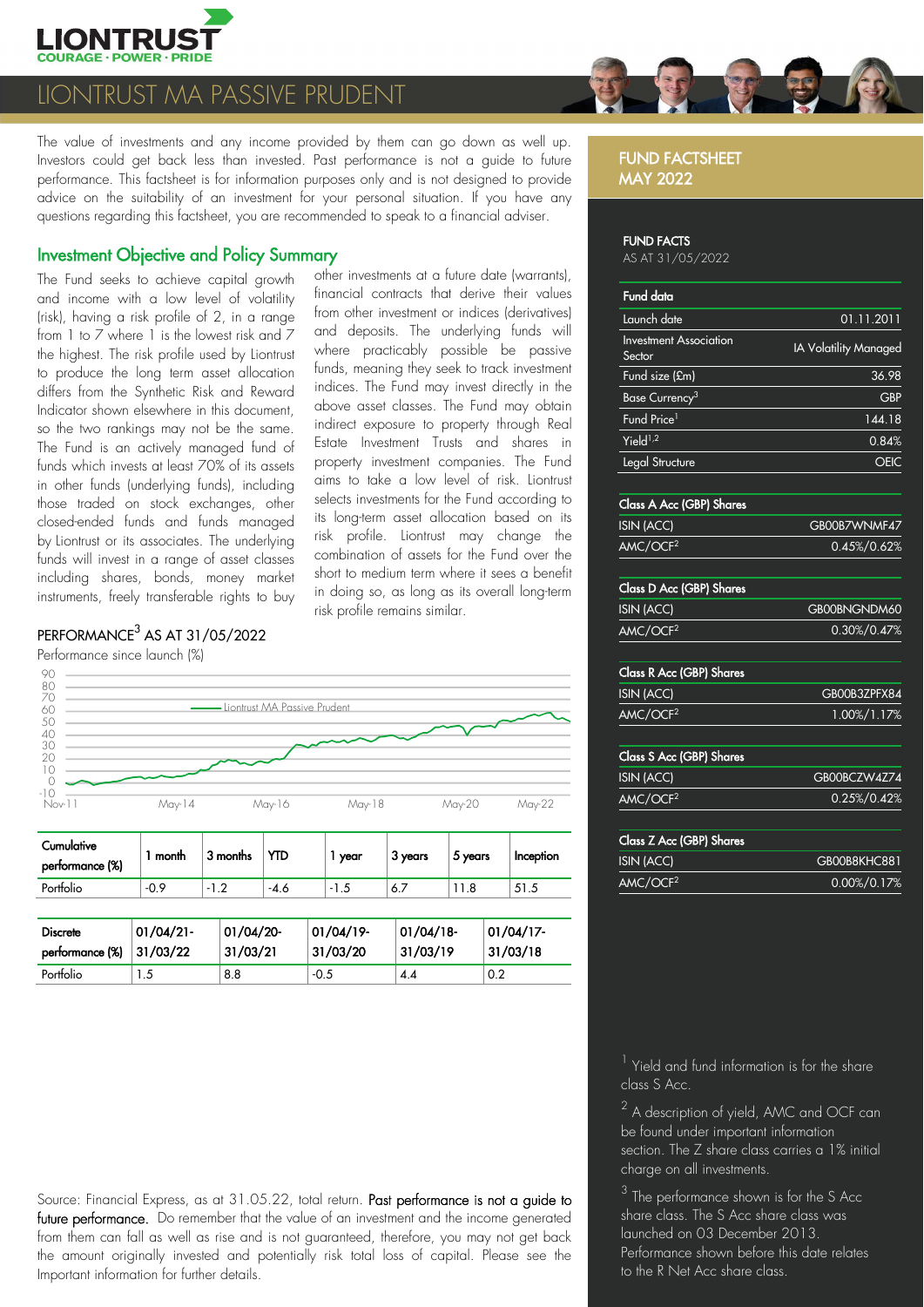# Fund factsheet Liontrust MA Passive Prudent

MAY 2022 **Page 2 / 4** 

# Fund Manager(s)

John Husselbee, James Klempster, Paul Kim, Mayank Markanday and Jen Causton

# **Commentary**

In our Passive funds, we follow a long-term asset allocation (the proportions of the overall fund held in different asset classes). The asset allocation is reviewed and adjusted tactically every quarter with the latest allocation introduced in March.

# Top holdings as at 31/05/2022

|                                                                  | %     |
|------------------------------------------------------------------|-------|
| JPM - Sterling Liquidity                                         | 18.35 |
| BlackRock - Institutional Cash Series Sterling                   | 13.40 |
| <b>BlackRock - UK Gilts All Stocks Tracker</b>                   | 10.14 |
| Vanguard - UK Government Bond index                              | 9.12  |
| Legal & General All Stocks Gilt Index Trust C Class Accumulation | 8.36  |
| Legal & General US Index Trust                                   | 4.55  |
| Legal & General UK Index Trust                                   | 4.53  |
| <b>BlackRock - UK Equity Tracker</b>                             | 4.52  |
| BlackRock - Japan Equity Tracker                                 | 3.76  |
| HSBC Index Tracker Investment Funds - American Index             | 3.10  |
| Total                                                            | 79.82 |
| Total number of holdings                                         | 22    |



# £37

MILLION funds under management

holdings spread across 6 geographical regions

22

0.84

percent yield (not guaranteed)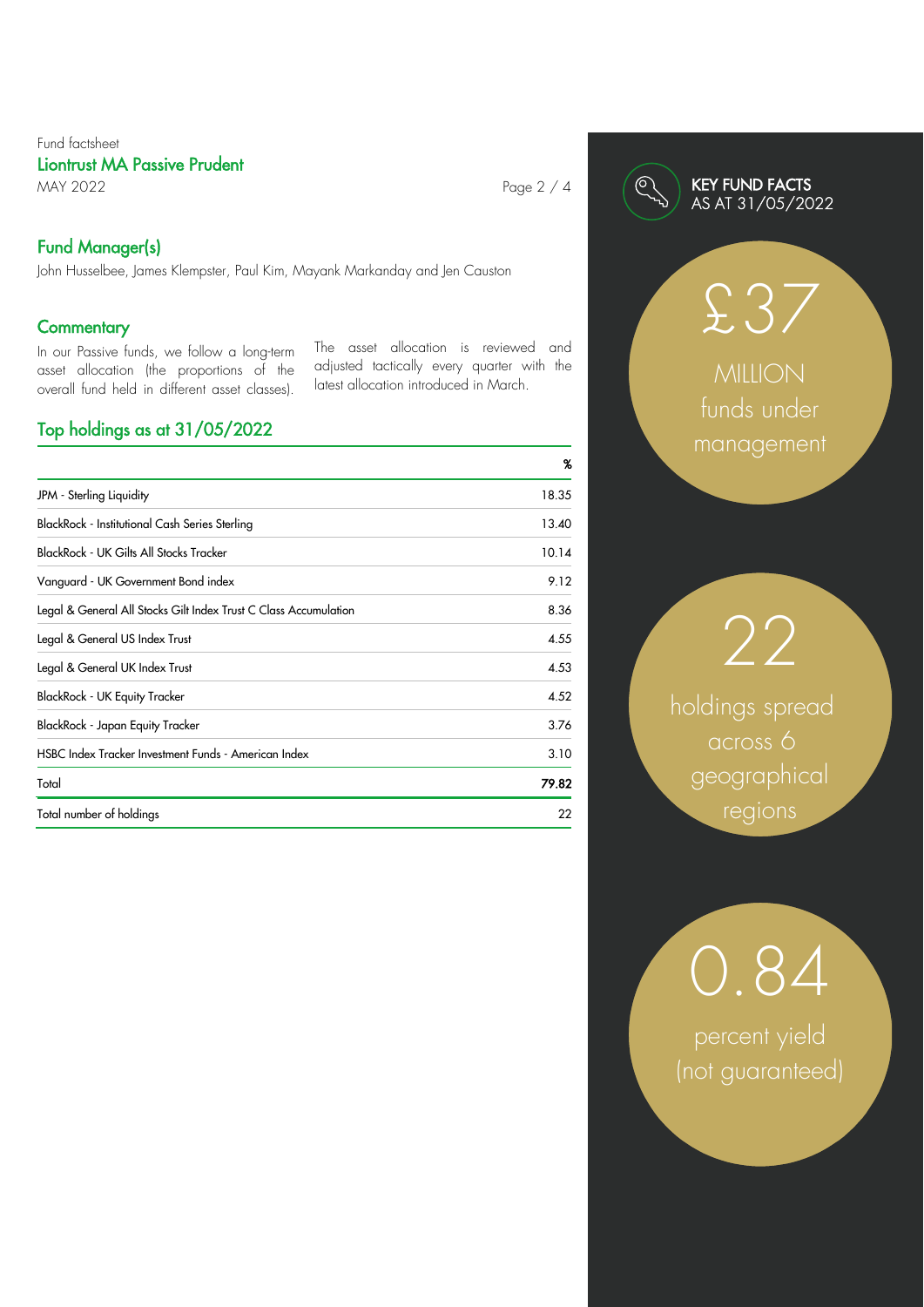# Fund factsheet Liontrust MA Passive Prudent MAY 2022 **Page 3 / 4**



| Fund data                  |        |
|----------------------------|--------|
| Cash and Cash Equivalents  | 34.69% |
| <b>UK Government Bond</b>  | 27.62% |
| <b>UK Equity</b>           | 11.21% |
| North America Equity       | 7.65%  |
| • Property                 | 4.43%  |
| <b>Japan Equity</b>        | 3.76%  |
| <b>O</b> UK Corporate Bond | 3.64%  |
| Europe ex-UK Equity        | 2.87%  |
| <b>EM Equity</b>           | 2.13%  |
| • Developed Asia Equity    | 2.01%  |

#### RISK AND REWARD **INDICATOR Potentially Potentially** lower reward higher reward

 $\binom{5}{}$  $(2)$  $(3)$  $\left( \begin{array}{c} \begin{array}{c} \end{array} \end{array} \right)$  $(6)$  $(7)$ This risk indicator is based on historical data and

may not be a reliable indication of the future risk profile. The category may shift over time and is not guaranteed.

Funds of category 4 have shown in the past low to medium volatility. Volatility describes how much the value of the fund went up and down. The shares of a fund of category 4 might be subject to low to medium fluctuations based on the historical volatility.

The following are additional risks not covered by the risk and reward category:

Credit Risk: There is a risk that an investment will fail to make required payments and this may reduce the income paid to the fund, or its capital value.

Counterparty Risk: The insolvency of any institutions providing services such as safekeeping of assets or acting as counterparty to derivatives or other instruments, may expose the Fund to financial loss.

Liquidity Risk: If underlying funds suspend or defer the payment of redemption proceeds, the Fund's ability to meet redemption requests may also be affected.

Interest Rate Risk: Fluctuations in interest rates may affect the value of the Fund and your investment.

Derivatives Risk: Some of the underlying funds may invest in derivatives, which can, in some circumstances, create wider fluctuations in their prices over time.

Emerging Markets: The Fund may invest in less economically developed markets (emerging markets) which can involve greater risks than well developed economies.

Currency Risk: The Fund invests in overseas markets and the value of the Fund may fall or rise as a result of changes in exchange rates.

Index Tracking Risk: The performance of any passive funds used may not exactly track that of their Indices.

Due to rounding and the exclusion of cash lines, the figures shown in the geographical and sector allocations may not add up to 100% and the allocations may change.